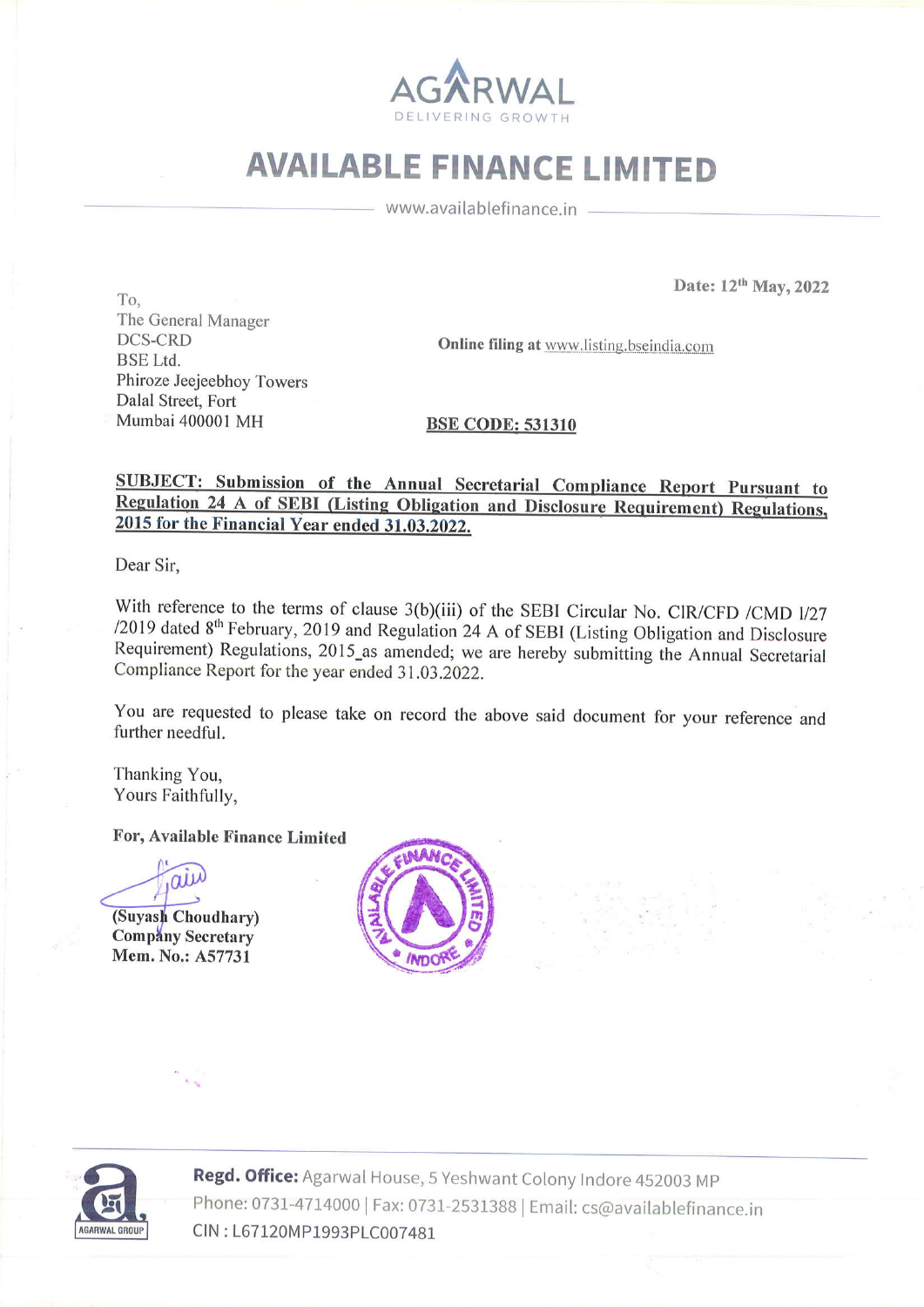

ISHAN JAIN & CO.

Ishan Jain (FCS, RV(SFA)) Mob.: +91 - 9479555060

### SECRETARIAL COMPLIANCE REPORT

(Pursuantto Reg. 24A ofSEBI (LODR) Regulations, 2015 read with the SEBI Circular No. CIR/CFD/CMD 1/27/2019 dated 8"February, 2019)

OF

### AVAILABLE FINANCELIMITED for the year ended 31.03.2022

I, CS Ishan Jain, proprietor of M/s Ishan Jain & Co., Company Secretarieshave examined:

- a) all the documents and records made available to us and explanation provided by Available Finance Limited. (CIN L67120MP1993PLC007481) ("the Listed Entity")
- b) the filings/ submissions made by the listed entity to the BSE Ltd. www.bseindia.com
- ¢) website of the Companyis www.availablefinance,in,
- d) any other document/ filing, as may be relevant, which has been relied upon to make this certification,

for the year ended 31% March, 2022 ("Review Period") in respect of compliance with the provisions of:

- a) the Securities and Exchange Board of India Act, 1992 ("SEBI Act") and the Regulations, circulars, guidelines issued thereunder; and
- b) the Securities Contracts (Regulation) Act, 1956 ("SCRA"), rules made thereunder and the Regulations, circulars, guidelines issued thereunder by the Securities and Exchange Board of India ("SEBI");

The specific Regulations, whose provisions and the circulars/guidelines issued thereunder, have been examined, include:-

- (a) SEBI(Listing Obligations and Disclosure Requirements) Regulations, 2015;
- (b) SEBI (Issue of Capital and Disclosure Requirements) Regulations, 2018;
- (c) SEBI(Substantial Acquisition of Shares and Takeovers) Regulations, 2011;
- (d) SEBI (Buyback of Securities) Regulations 2018;
- (e) SEBI (Share Based Employee Benefits) Regulations, 2014;
- (f) SEBI (Issue and Listing of Debt Securities) Regulations, 2008;
- (g) SEBI (Issue and Listing of Non-Convertible and Redeemable Preference Shares) Regulations, 2013;
- (h) SEBI(Prohibition of Insider Trading) Regulations, 2015;
- (i) Circulars/guidelines issued thereunder, and based on the above examination,

<sup>I</sup> hereby report that, during the Review Period:

(a) The listed entity has complied with the provisions of the above Regulations and circulars/<br>guidelines issued thereunder as applicable to it (however, the Regulations mentioned above<br>under (d) to (g) and (b) are not ap